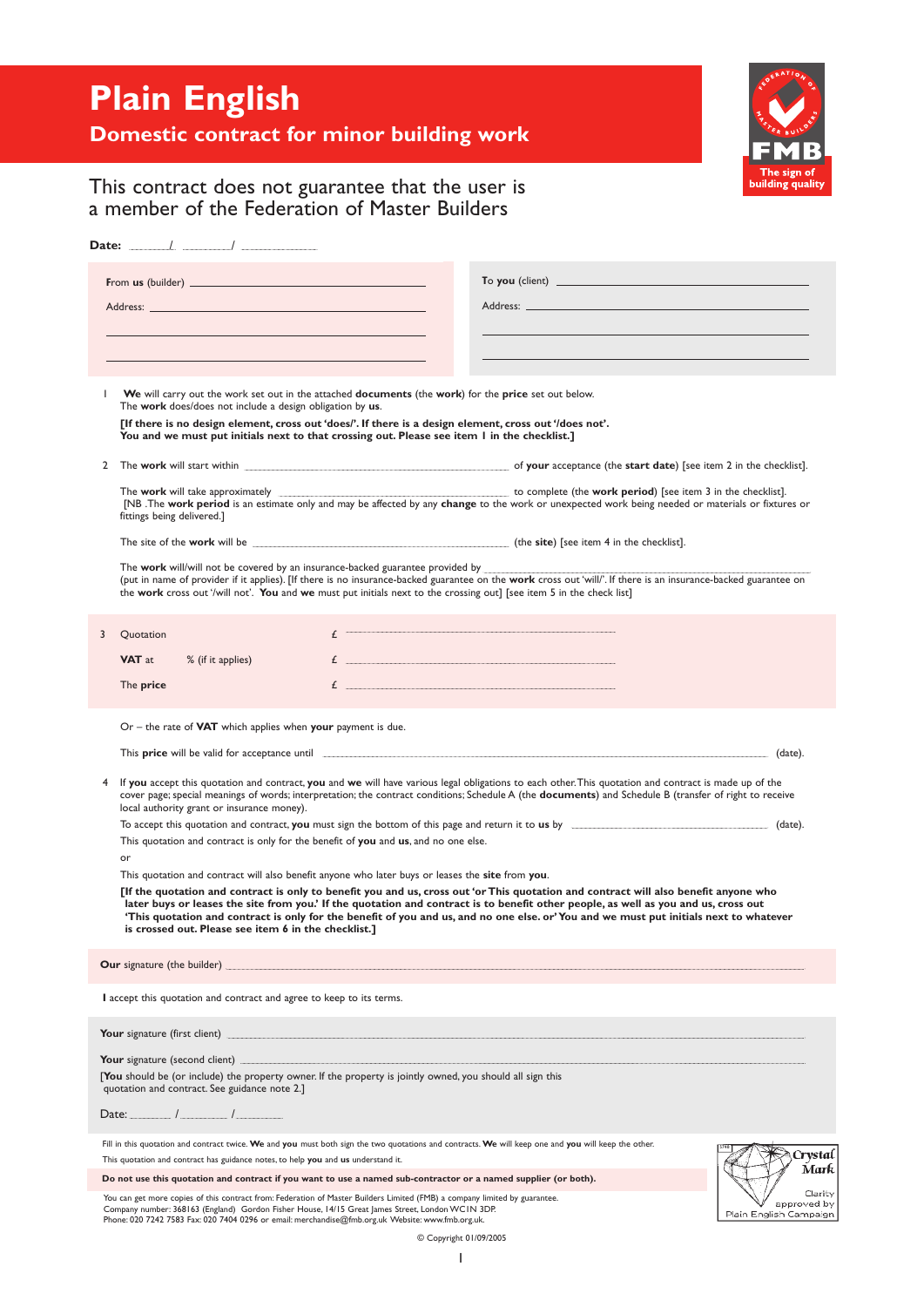## **Checklist of items to be put in or crossed out.**

| Item number     | Page number  | Relevant term or condition (or other)  | Item to be put in or crossed out                                                                                                                                                                                                                                                                   |  |
|-----------------|--------------|----------------------------------------|----------------------------------------------------------------------------------------------------------------------------------------------------------------------------------------------------------------------------------------------------------------------------------------------------|--|
|                 | $\mathbf{I}$ | Work                                   | If there is no design element, cross out 'does/'. If there is a design<br>element, cross out '/does not'. You and we must put initials next to<br>whatever is crossed out.                                                                                                                         |  |
| $\overline{2}$  | T            | Start date                             | <b>Put in</b> the relevant period.                                                                                                                                                                                                                                                                 |  |
| 3               | $\mathbf{I}$ | Work period                            | <b>Put in</b> the relevant period.                                                                                                                                                                                                                                                                 |  |
| 4               | $\mathbf{I}$ | <b>Site</b>                            | <b>Put in the relevant address.</b>                                                                                                                                                                                                                                                                |  |
| 5               | $\mathbf{I}$ | Insurance-backed guarantees            | If there is no insurance-backed guarantee on the work, cross out<br>will'/. If there is an insurance backed guarantee on the work, cross<br>out /'will not' and put in the name of the person or company<br>providing the guarantee. You and we must put out initials next<br>to the crossing out. |  |
|                 | T            | The benefit of the contract            | If the contract is only intended to benefit you and us, cross out<br>'or This contract will also benefit anyone who later buys or leases<br>the site from you'.                                                                                                                                    |  |
|                 |              |                                        | If the contract is intended to benefit other people as well as you<br>and us cross out 'This contract is only for the benefit of you and<br>us, and no one else. or'                                                                                                                               |  |
|                 |              |                                        | You and we must put initials next to whatever is crossed out.                                                                                                                                                                                                                                      |  |
| $\overline{7}$  | 4            | Defects liability period               | If there is a defects liability period, cross out 'or None'.                                                                                                                                                                                                                                       |  |
|                 |              |                                        | If there is no defects liability period, cross out 'Six months<br>from the completion date. or'.                                                                                                                                                                                                   |  |
|                 |              |                                        | Both you and we must put initials next to anything crossed<br>out. Please also see item 19 in this checklist if there is no<br>defects liability period.                                                                                                                                           |  |
| 8               | 4            | Interim bill                           | <b>Put in</b> how often the payment must be made [at least every<br>14 days, but may be longer].                                                                                                                                                                                                   |  |
| 9               | 4            | Price                                  | <b>Put in</b> the relevant amount (in words and figures).                                                                                                                                                                                                                                          |  |
| $\overline{10}$ | 5            | Condition 2.1.4 and 2.2.4              | Put in the amount you and we have agreed you will keep.<br>You and we must put initials next to that amount.                                                                                                                                                                                       |  |
| $\mathsf{H}$    | 5            | Condition 7                            | Cross out condition 7 if it does not apply.                                                                                                                                                                                                                                                        |  |
| 12              | 5            | Condition 7                            | (If condition 7 applies) if you have a right to a local authority grant<br>- cross out section 'b' of Schedule B.                                                                                                                                                                                  |  |
| 3               | 5            | Condition 7                            | (If condition 7 applies) if you have a right to receive insurance<br>money - cross out section 'a' of Schedule B.                                                                                                                                                                                  |  |
| 4               | 5            | Condition 8                            | Cross out condition 8 if it does not apply. or                                                                                                                                                                                                                                                     |  |
| 15              | 5            | Condition 8.1                          | (If condition 8 applies) put in, in condition 8.1, the relevant<br>figure or %.                                                                                                                                                                                                                    |  |
| 16              | 6            | Condition 14                           | Cross out any of the specified services which are not available.                                                                                                                                                                                                                                   |  |
|                 |              | Supplying services                     |                                                                                                                                                                                                                                                                                                    |  |
| 17              | 6            | Condition 15                           | Cross out the version you do not want.                                                                                                                                                                                                                                                             |  |
|                 |              | Limits on how or when the site is used | <b>Put in</b> details of all relevant limits if condition 15.2 applies.                                                                                                                                                                                                                            |  |
| 8               | 6            | Condition 19                           | Cross out condition 19 if we are providing full building services                                                                                                                                                                                                                                  |  |
|                 |              |                                        | You and we must put initials next to condition 19<br>if it is crossed out.                                                                                                                                                                                                                         |  |
| $ 9\rangle$     | 6            | Condition 25                           | Cross out condition 25 if there is no defects liability period<br>[see the Defects liability period special meaning of that phrase<br>and see also item 7 in the checklist].<br>You and we must put initials next to condition 25                                                                  |  |
|                 |              |                                        | if it is crossed out.                                                                                                                                                                                                                                                                              |  |
| 20              | 9            | Schedule A<br>The documents            | <b>Put in</b> details of all relevant documents.                                                                                                                                                                                                                                                   |  |
| 21              | 10 and 11    | Schedule B -<br>Transfer               | <b>Put in</b> all relevant details of names and addresses, and so on.<br>You need to sign this part of the contract in front of an<br>independent witness.                                                                                                                                         |  |

## **Both you and we must put initials alongside anything crossed out or put in.**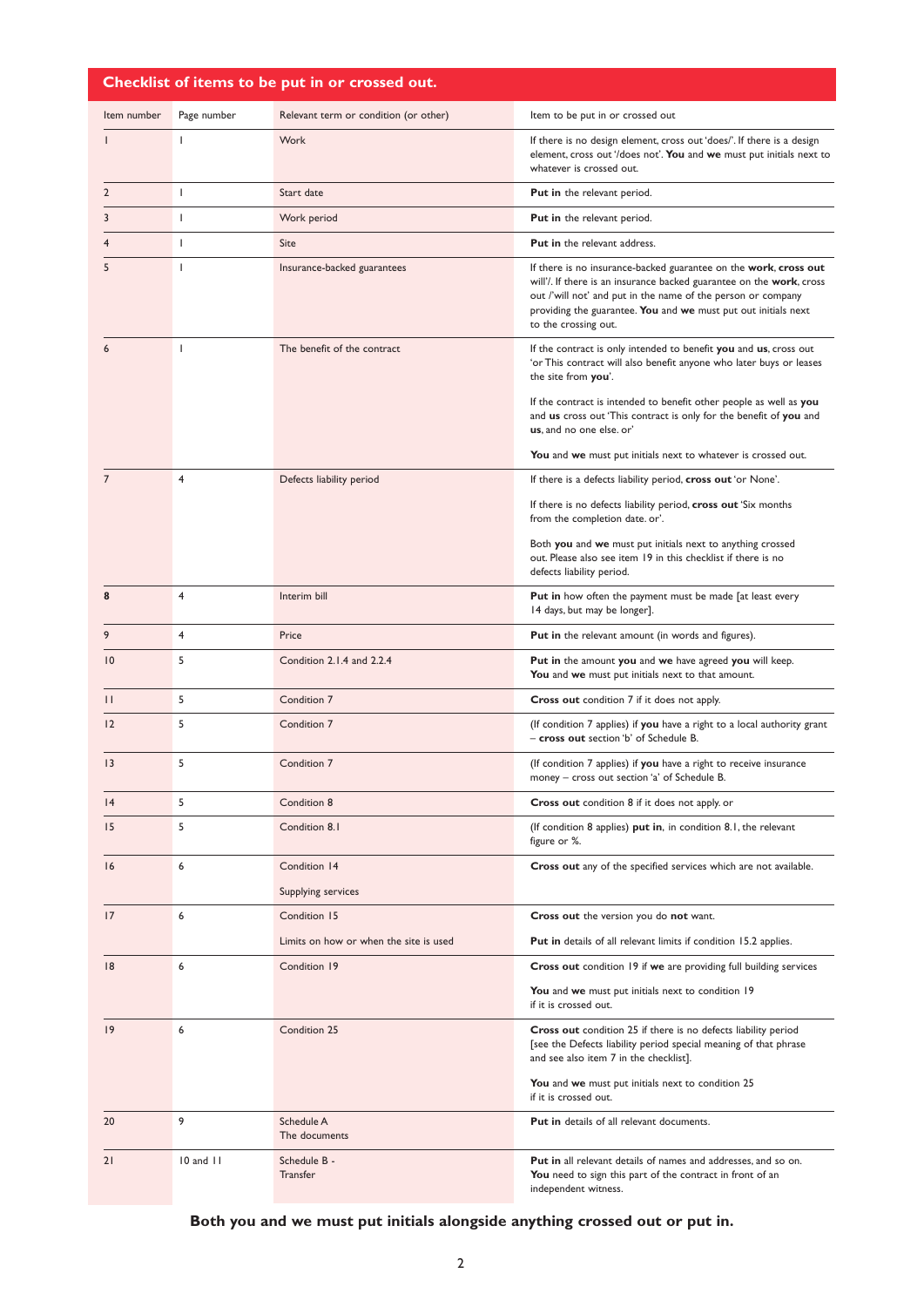## **Special meaning of words**

Certain words used in this contract have particular meanings, shown below or on the cover page. Every time we use this word, with this particular meaning, it is printed in **bold**. If the word is not in bold, we are using it in its ordinary English sense – for example the **work** and the work both appear in this contract.

#### **CDM**

The Construction (Design and Management) Regulations 1994.

#### **Changes** (or **changing**)

Refers to **changes** to the **work** .This includes anything added or left out.

#### **Completion date**

The date on which the **work** will be substantially completed, so that the **site** is ready to be handed back to **you** ready for use, even if there are some minor defects (faults).

**Defects liability period** [see item 7 in the checklist]

Six months from the **completion date**.

or

#### None.

**[If there is a defects liability period, cross out 'or None'. If there is no defects liability period, cross out 'Six months from the completion date. or'. Both you and we must write initials next to anything crossed out. Please see item 7 in the checklist. Please also see item 19 in the checklist if there is no defects liability period.]**

#### **Documents**

The **documents** referred to in Schedule A.

#### **Final bill**

The final price, including any changes to the **price** under conditions 16 and 21. We will add VAT to this new figure.

#### **Interest rate**

3% a year above the Bank of England base rate. This is calculated:

**■** from the date the amount was due, until the date of payment;

**■** daily; and

**■** at the **interest rate** in force on each day.

#### **Interim bill**

[see item 8 in the checklist]

A written interim bill every days [14 days or more].

#### **Price**

[see item 9 in the checklist]

pounds  $(E$  ) plus

This figure may change under conditions 16 and 2**1.**

VAT.

#### **Provisional sum**

Part of the **price**.This is an amount **we** have estimated to help **you** work out **your** costs.At the date of this contract, **we** cannot tell you what the final cost will be, because **you** have not decided which particular items **you** want.When **you** do decide, this will be a **change** to the contract [see condition 16 and guidance note 11]. In **our** final bill, **we** will adjust this to the actual cost plus **our** profit.

#### **Value added tax**

| at the rate in force at the date of each<br>of our bills.                                                                                                                                                           |
|---------------------------------------------------------------------------------------------------------------------------------------------------------------------------------------------------------------------|
| the builder (see the contract cover page).                                                                                                                                                                          |
|                                                                                                                                                                                                                     |
| The <b>work we</b> will carry out, set out in<br>the documents. The <b>work</b> does/does<br>not include a design obligation by us.                                                                                 |
| [If there is no design element,<br>cross out 'does/'. If there is a design<br>element, cross out '/does not'. You<br>and we must put initials next to<br>that crossing out. Please see item I<br>in the checklist.] |
| the client (see the contract cover page).                                                                                                                                                                           |
|                                                                                                                                                                                                                     |

#### **Interpretation**

■ This contract is written in plain English.

- In this contract references to an act of parliament or part of an act of parliament include any changes which are made to it.
- **■** If any term, condition, paragraph or sub-paragraph is invalid, it does not make any other term, condition, paragraph and sub-paragraph invalid.
- **■** If there is more than one of **us** or **you**, this contract applies to all of those people together, and to each of them on their own.
- This contract is governed by the law of England and Wales.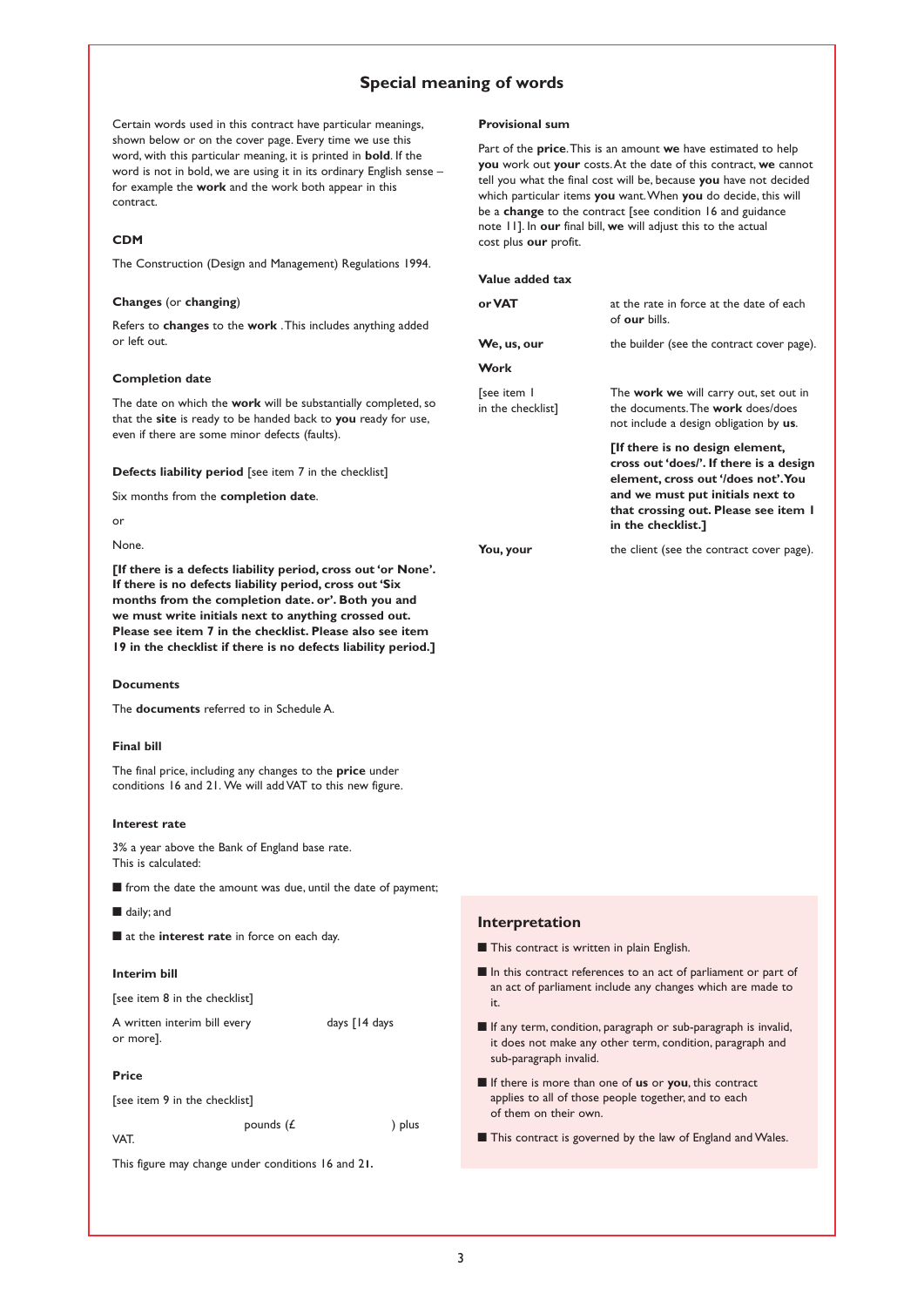## **1 Our main obligation – to do the work**

**We** will carry out the **work**:

- **■** with reasonable care and skill and to a reasonable standard;
- **■** by the end of the **work period** (as extended under condition 24, if it applies). However, this term does not mean that if we do not complete on time, you can immediately refuse to pay us [see guidance note 3].
- and keep to all building regulations
- and keep to all legal requirements, which we would need to keep to in the course of carrying out the **work**, but only if you have told us in writing about these requirements in line with condition 9.
- and, at the end of the contract, we will give you any guarantees, test certificates and so on which apply to the **work**. **You** should keep these in a safe place for use in the future.

#### **2 Your main obligation – to pay us**

**You** will pay **us** the **price**.

- 2.1 **Interim payments**
	- 2.1.1 When the **contract period** is more than 28 days, **we** will be entitled to send **you interim bills**.
	- 2.1.2 **We** will send **you interim bills** for the value of any work **we** have carried out up to that date, together with the cost of all goods and materials delivered to the **site**.
	- 2.1.3 **You** must pay **us** within 14 days of receiving an i**nterim bill**.
	- 2.1.4 **You** will take and keep % from all **interim bills** (the retention). [see condition 2.2.4]

**[Put in the amount you and we have agreed you will keep. Both you and we must put initials next to that amount. See item 10 in the checklist.]**

- 2.2 **Final payment**
	- 2.2.1 When **we** have finished the **work** (at the completion date), **we** will send **you** the **final bill**.
	- 2.2.2 **You** must pay **us** the **price** within 21 days of receiving the **final bill**.
	- 2.2.3 **We** will give **you** credit, in the **final bill**, for all **interim bills you** have paid.
	- 2.2.4 **You** will take and keep % from the **final bill.You** must pay **us** this amount at the end of the **defects liability period**, unless there are defects which still need action.

**[Put in the amount you and we have agreed you will keep. Both you and we must put initials next to that amount. See item 10 in the checklist.]**

**3 You** must allow **us** enough access to the **site** and keep the site clear of all obstructions so **we** can carry out the **work.**

#### **4 Interest**

**You** must pay **us** interest, at the **interest rate**, on any amounts overdue.

#### **5 Starting the work, length of the work and the site**

- 5.1 **We** will start the **work** on the **start date**.
- 5.2 **You** must make the **site** available to **us** on the **start date** and for the time it takes **us** to carry out the **work**.

#### **6 Withholding payment**

If a dispute arises, **you** can only withhold payment after

- the due date for any payment owed to **us**, if **you** give **us** notice: before the final date for that payment;
	- saying that **you** are going to withhold payment; and

setting out the amount **you** will withhold and the reason for withholding payment. Or, if there is more than one reason, **You** must give each reason and the amount which applies to it. **You** must confirm any notice given over the phone or face-to-face in writing as soon as possible before or after the due date.

#### **[Cross out the following condition 7 if it does not apply. Both you and we must write initials next to that. Please see item 11 in the checklist.]**

**7 Transferring your right to receive insurance money or a local authority grant**

> You have the right to receive insurance money or a local authority grant. **You** must transfer to **us your** right to that money or the grant. **We** will use this amount towards the **price**. **You** must sign the transfer in Schedule B.

**[If you have a right to a local authority grant, cross out the words 'insurance money or' and 'that money or'.]**

**[If you have a right to receive insurance money, cross out the words 'or a local authority grant' and 'or the grant'.]**

**[You and we must put initials next to anything crossed out. Please see items 12 and 13 in the checklist.]**

**[Cross out the following condition 8 if it does not apply. Both you and we must write initials next to that. Please see item 14 in the checklist.]**

- **8 Paying the price into a joint account**
	- 8.1 Before the **work** starts, **you** must pay  $f$  plus **VAT** [the price] or % of the p**rice** into an interest-bearing account in joint names (the account), which requires **your** and **our** signatures.

**[The figure must either be the same as the price or a specified percentage of the price. Please cross out the version you do not want to apply. Both you and we must write our initials next to anything put in or crossed out. Please see item 15 in the checklist.]**

- 8.2 Before **we** start any **change** under condition 16 or if **we** need to adjust the **price** under condition 21, **you** must immediately increase or reduce the amount in the account (including **VAT**).
- 8.3 Under condition 2, **you** must pay **us** from the account.
- 8.4 **You** will receive any money left in the account, after paying the **final bill.**

#### **9 Permissions you need**

Unless **we** agree otherwise in writing, **you** must get all forms of permission **you** need before **we** start the work and keep any conditions relating to the **work** (including paying all the relevant fees). If you break this condition 9 **you** must pay **us** any losses and damages **we** suffer.When the work is completed, whoever is responsible for gaining building regulations approval or planning permission is also responsible for getting formal written confirmation that the **work** keeps to those regulations or permission. [See guidance note 6.]

#### **10 Materials or goods**

1**0**.1 Any materials or goods **we** supply will be:

- new, unless you agree otherwise in writing;
- of satisfactory quality;
- of the description you give for their type, as far as possible;
- of the appropriate British standard and codes of practice, in force at the date of placing the order; and
- fit for their normal purposes.
- 10.2 **We** will get any materials or goods **you** ask **us** to, as long as they are available, within a reasonable period.
- 10.3 **We** will not be liable for:
	- the satisfactory quality of any materials or goods **you** provide; or
	- the satisfactory quality or whether they are fit for purpose (or both) of any materials or goods if condition 25.2 applies.
- 10.4 If, instead of any normal purposes, **you** have told **us** about a special purpose for any materials or goods (whether under condition 10.1 or 10.2 or 10.3) **you** should, preferably, confirm this in writing within 14 days [see guidance note 7].
- 10.5 **We** will send **you**, at least 24 hours before the **start date**, a written list of any goods, materials and fixtures at the **site** which **we** need to remove, for the **work period**, to carry out the **work**. **We** will return these at the **completion date**, unless **you** tell **us**, preferably in writing, to get rid of any items.

#### **11 Who owns materials or goods**

**You** will not own any materials or goods delivered to the **site** until **you** have paid **us**.

#### **12 Responsibility for the documents**

- 12.1 **You** are responsible for the details shown in the **documents**: 12.1.1 meeting all legal requirements (including planning and building regulations); and
	- 12.1.2 being fit for the intended purposes,
		- unless condition 12.4 applies.
- 12.2 **You** must pay all relevant fees under this condition 12.
- 12.3 **We** are not responsible for the details shown in the **documents** being fit for the intended purposes, if **we** did not prepare those **documents**. **Our** obligation is simply to build to the details shown in those **documents**.
- 12.4 **We** will be responsible for the details of any **documents** we produce being fit for the intended purposes [see guidance note 8].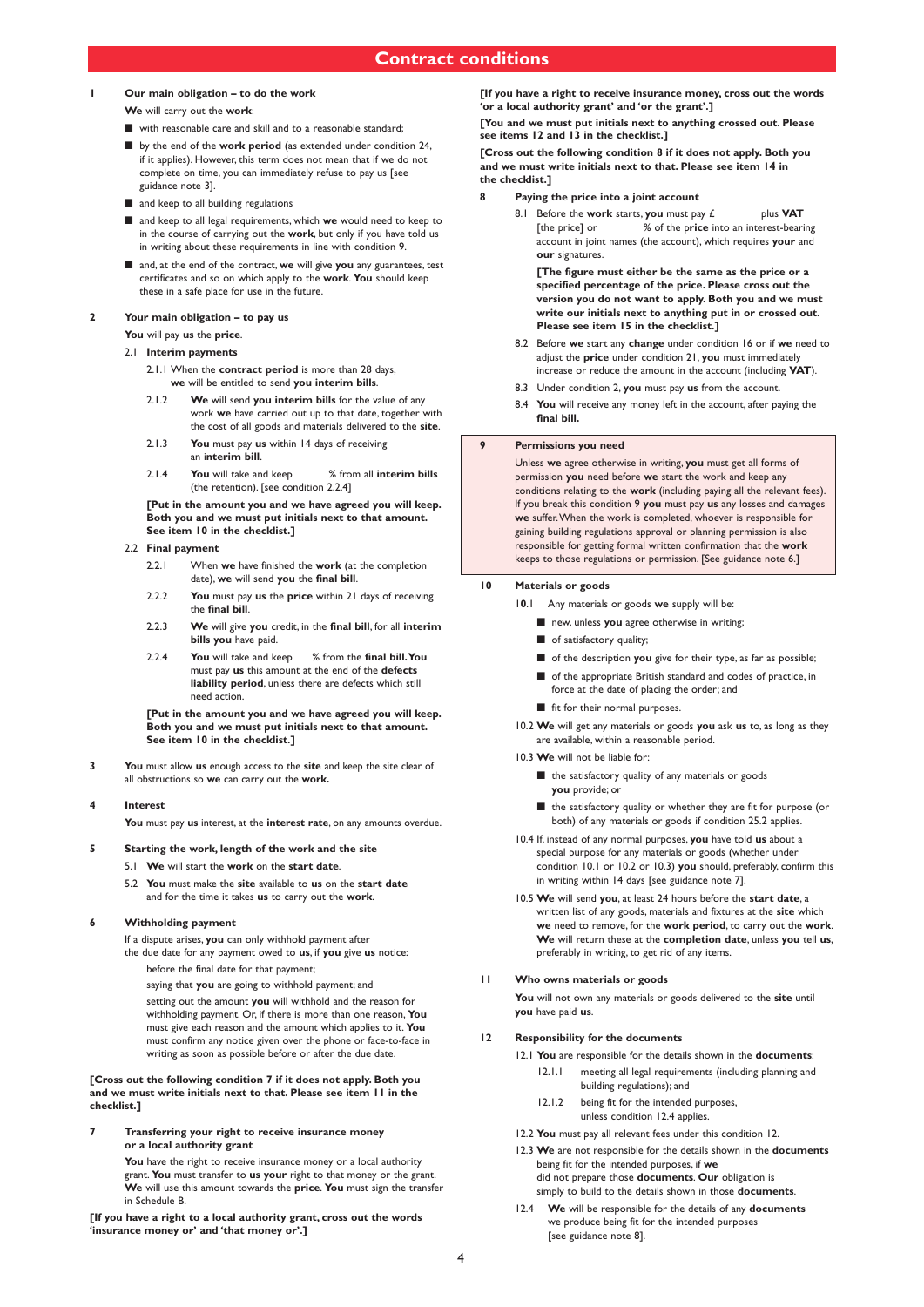### **Contract conditions (continued)**

#### **13 Responsibility for loss and damage and insurance**

#### 13.1 **Your** obligations

13.1.1 Existing structures and contents

**You** are responsible for any loss of and damage to any existing structures and contents, unless it falls within **our** obligations in condition 13.2.1.

13.1.2 The **work**

**You** are not responsible for insuring the **work**.

#### 13.1.3 Evidence of insurance

**You** must take out and keep an adequate insurance policy for **your** liability under condition 13.1.1. **We** will be entitled to see this policy.

#### 13.2 **Our** obligations

13.2.1 Existing structures and contents

**We** will only be responsible for any loss of and damage to any existing structures and contents, if the loss and damage is caused by **our** negligence or by the negligence of any person **we** are responsible for. If part of the loss and damage is caused by someone else, **we** will only pay **our** share.

#### 13.2.2 The **work**

**We** will be responsible for insuring against any loss of and damage to the **work** until **practical completion** or **you** end **our** employment, whichever happens first.

13.2.3 Insurance for design or specification

If the **work** involves a material design element or specification by **us**, **we** will:

- take out suitable insurance cover for at least the final estimated value of the work; and
- continue to keep that insurance until the end of the period during which legal action for any claim can be started [see guidance note 9].

13.2.4 Evidence of insurance

**We** will take out and keep adequate insurance policies for **our** liability under conditions 13.2.1 and 13.2.2 and 13.2.3 and 13.3 and 13.4.

If **you** ask, **we** will provide details of the policies.

#### 13.3 Liability for personal injury

- 13.3.1 **We** will pay **you** any losses and damages **you** have to pay as a result of **your** legal liability for personal injury to or the death of any person arising out of, or in the course of, or caused by carrying out the **work**.This does not apply if condition 13.3.2 applies.
- 13.3.2 **You** will be responsible for personal injury or death caused by **your** negligence or the negligence of any person **you** are responsible for.
- 13.4 Liability for damage to any property of another person **We** will pay **you** any losses and damages **you** have to pay as a result of **your** legal liability for loss of or damage to any property of another person.This only applies if:
	- it arises out of, or in the course of, or is caused by carrying out the **work**; and
	- **■** is caused by **our** negligence or the negligence of any person **we** are responsible for.
- 13.5 **We** will include **you** as an insured person under **our** insurance policies.

All insurance policies which **we** must have under **our** obligations under this condition 13 will include **you** as an insured person. In the insurance industry this is called an indemnity to principals clause.

**You** or **we** must immediately let the insurers know about any claims. **You** and **we** must keep to the terms and exclusions of the insurance policy. If **you** or **we** fail to do this, the insurance may no longer be valid.

#### **14 Supplying services**

**You** agree to provide for **us**:

- toilet and washing facilities;
- **■** water;
- **■** electricity; and

**■** storage space.

**[Please cross out any services which are not available. Both you and we must write initials next to that. Please see item 16 in the checklist.]**

#### **15 Limits on how or when the site can be used**

- 15.1 **You** are not putting any limits on how or when the **site** can be used
- 15.2 **You** are putting the following limits on how or when the **site** can be used:
	- 15.2.1 working hours [please give details]

15.2.2 other [please give details].

**[Please cross out the version of condition 15 you do not want to apply. Put in details of relevant limits if condition 15.2 applies. In particular, you should say at condition 15.2 if you will still be living on all or any part of the site. Both you and we must write initials next to anything crossed out or put in. Please see item 17 in the checklist and guidance note 10.]**

#### **16 Changing the work**

- 16.1 If **you** want to **change** the **work**, **you** must :
	- confirm this in writing; and
	- do so within 14 days, if you first tell us
	- **We** will then adjust the **price [**see guidance note 11] .
- 16.2 16.2.1 **We** will carry out any **change** instructed by an appropriate local authority or public utility officer, but only after giving **you** written notice.
	- 16.2.2 However, if **you** can change those requirements, while still meeting **your** obligations under condition 12, **you** may do so. But **you** must tell **us**, in writing, before **we** start carrying out that **change**.
		- Whichever applies, **we** will adjust the **price** accordingly.
- 16.3 The **price** will be adjusted by:
	- written agreement beforehand, if possible; or if not then
	- later written agreement; or if not then
	- referring to any priced **documents**, if this applies; or if not then
	- a reasonable amount for the work done or goods supplied.
- 16.4 Every **change** which extra or revised work (As opposed to a change leaving something out) may mean extra costs

#### **17 Unexpected work**

If unexpected work arises, **we** will tell **you** and ask how **you** want **us** to go ahead, If so, condition 16 will apply.

#### **18 Our employees or subcontractors or tradesman**

**You** may not use or instruct **our** employees or subcontractors or tradesmen. If **you** do, you will have to pay **us** as if **we** had carried the work out.

#### **19 Labour-only services**

**We** are providing labour only services. **You** are to provide all products, materials, fittings and the like required for the **work**. If you do not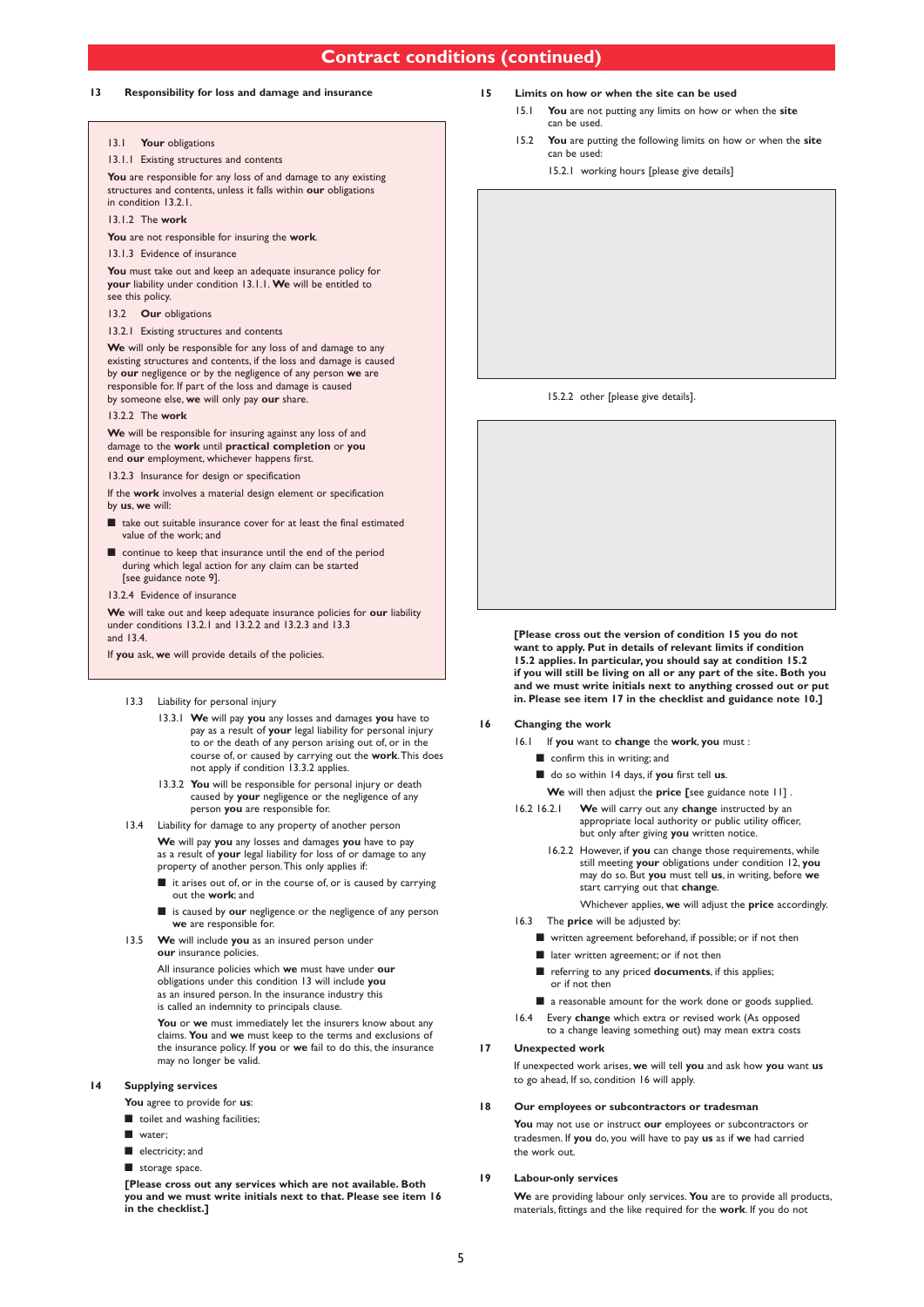### **Contract conditions (continued)**

provide these when required or ask **us** to transport or collect these items this may result in additional charges under condition 16. **Cross out** this condition 19 if we are providing full building services. Please see item 18 in the checklist.

#### **20 Health and safety**

20.1 **We** will be responsible for all health and safety issues relating to the **work**.

20.2 If **CDM** applies, **we** must keep **our** obligations and **you** must keep **your** obligations.

#### **21 Delay or disruption**

If the **work** is delayed or lasts longer than expected for any reason (other than **our** fault), **we** will adjust the **price** accordingly, as shown in condition 16.3. If it is **your** fault, **we** will be entitled to claim for any losses and expenses caused.

#### **22 Your right to end this contract**

Without affecting **your** other legal rights and remedies, **you** can end this contract in one (or more) of the following circumstances.

- 22.1 If, without reasonable cause, **we**:
	- stop work for 14 days in a row; or
	- fail to work steadily; and

**you** send **us** a written notice, telling **us** to restart work or work steadily; and **we** do not do this within seven days of receiving **your** notice [see guidance note 12].

- 22.2 If **we** become bankrupt.
- 22.3 If **we** go into liquidation.
- 22.4 If **we** make a composition or arrangement with **our** creditors.
- 22.5 If **we** are wound up.
- 22.6 If a receiver or manager is appointed over **our** business, unless this is to amalgamate or re-organise the business.

However, **we** can still use all **our** legal rights and remedies.

#### **23 Our right to suspend or end this contract**

Without affecting **our** other legal rights and remedies, **we** can suspend or end this contract in one (or more) of the following circumstances.

- 23.1 If **you** fail to pay any **interim bill** and still fail to pay for seven days after receiving a written notice **we** send demanding payment [see guidance note 12].
- 23.2 If **you**, or anyone **you** employ or **your** agent, interfere with or obstruct the **work** or fail to make the **site** available for **us** (without good reason) for the **contract period** (or any one or more of these).
- 23.3 If **you** become bankrupt or go into liquidation, or make a composition or arrangement with **your** creditors (or any one or more of these).
- 23.4 If **you** cause, or attempt to cause, the withdrawal or cancellation of the grant payment or insurance money referred to in condition 7.
- 23.5 If the **work** is delayed due to **your** fault for more than 14 days in a row

After **we** use **our** right to suspend this contract **we** can end it if **you** are still at fault (as shown in conditions 23.1 to 23.4 ). **We** will be entitled to:

- all relevant payments under condition 2.1; and
- any costs involved in suspending or ending this contract: and
- any losses **we** suffer (including loss of profit) resulting
- from suspending or ending this contract. **[See guidance note 15 about the duty**

### **to 'mitigate' the loss.]**

However, **you** can still use all **your** legal rights and remedies (including term 6).

#### **24 Extending the contract period**

**You** will extend the contract period by a reasonable period to take into account any one (or more) of the following.

- 24.1 Your delayed instructions or lack of instructions on any one (or more) of the following:
	- **■** the **work**;
	- **changes** to the **work** (see condition 16); or
	- **your** choice of materials (see condition 10.2).
- 24.2 If **we** suspend this contract (see condition 23).
- 24.3 If the **work** is obstructed by any matter **we** do not control.
- 24.4 Weather conditions which delay or prevent **us** continuing the **work**.
- 24.5 Civil commotion, wars, riots and lock-outs.

**[Cross out the following condition 25 if there is no defects liability period – see the special meaning of that phrase and item 7 in the checklist. Both you and we must write initials next to this condition 25 if it is crossed out. Please see item 19 in the checklist. See also guidance note 13.]**

#### **25 Defects liability period**

- 25.1 During the **defects liability period we** will put right any defects in the **work** due to faulty workmanship or materials, unless condition 25.2 applies.**We** will not charge **you** for this.
- 25.2 However, **we** will not be responsible for any one (or more) of the following defects.
	- 25.2.1 Defects due to the conditions of the **site** or relevant property, that existed before **we** began work.

This condition 25.2.1 will only apply in the following circumstances.

- a) If **we** consider that the condition of the **site** or any property next to it or the access to it may affect the **work** and **we** write and tell **you** this. We will have carried out **our** duty by giving **you** that warning. If **you** still insist that **we** carry out the **work** with the **site** or relevant property in this condition, **you** should confirm this in writing and it will be at **your** risk.
- b) If the condition of the **site** or any property next to it or the access to it will affect the **work** and this condition could not be expected before the **work** started.
- 25.2.2 Defects caused by **you** or any other person or caused by any event, which happens after the **completion date**.
- 25.2.3 Anything excluded under condition 10.3 [see guidance note 13].

#### **26 Subcontracting**

**We** can subcontract any part of the **work**, but **we** will still be responsible for the **work**.

#### **27 Clearing the site**

Before the **completion date, we** will remove all rubble, surplus materials, rubbish, tools and scaffolding on the site and leave it clean and tidy. **We** will not be responsible for removing any items **you**, or any person **we** don't control, place on the **site**.

#### **28 Disputes**

28.1 **Conciliation** [see guidance note 14]

**You** and **we** must both agree to conciliation taking place. If so, then the following applies.

- 28.1.1 If the **work** is covered by the MasterBond insurance or similar insurance cover, any conciliation will be under the terms of that insurance.
- 28.1.2 If the **work** is not covered by the MasterBond insurance or similar insurance cover:
	- **you** and **we** can agree who the conciliator will be; or
	- **■ you** and **we** can ask the Federation of Master Builders to appoint the conciliator [see condition 28.5].

#### 28.2 **Adjudication – the Scheme for Construction Contracts**

If this contract is a construction contract, the adjudication terms of the Scheme for Construction Contracts will apply to this contract, but with the following changes.

- 28.2.1 The adjudicator will have the authority to deal with any dispute relating to the contract.
- 28.2.2 The adjudicator will have the power to open up, review, and revise certificates.

#### 28.3 **Arbitration or court proceedings**

Any dispute or difference arising from or in connection with the **work** or this contract (or any one or more of these) will be dealt with as follows.

28.3.1 If the **work** is covered by the MasterBond insurance or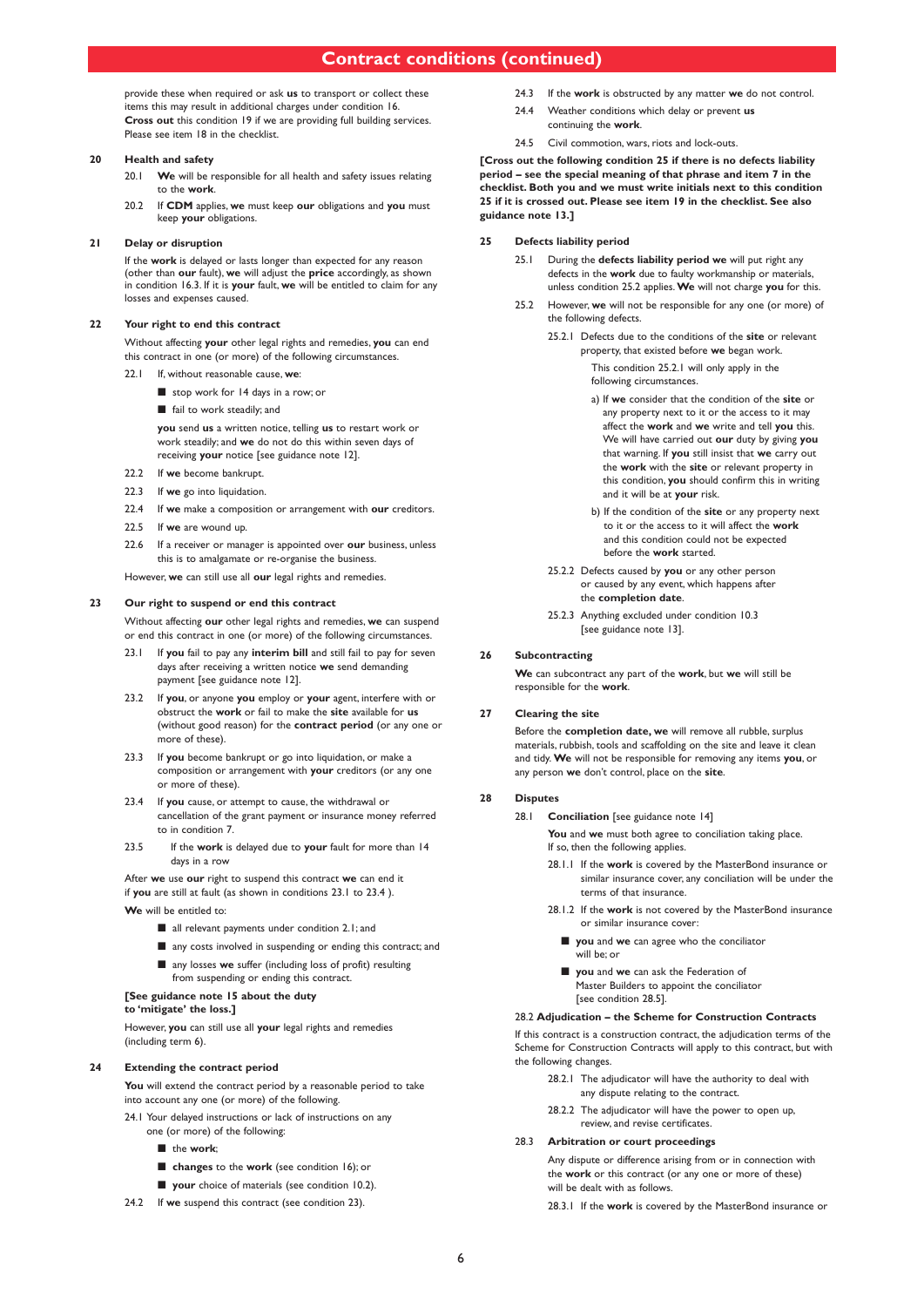similar insurance cover, under the terms of that insurance.

- 28.3.2 If the MasterBond insurance or similar insurance cover does not apply and the amount in dispute is within the county court small claims limit, by county court proceedings.
- 28.3.3 If the MasterBond insurance or similar insurance cover does not apply and the amount in dispute is above the small claims county court limit, by court proceedings.

Or, **you** and **we** can deal with the dispute by arbitration. **You** and **we** must both agree this, in writing, when the dispute arises.

#### 28.4 **Arbitration**

If **you** or **we** refer a dispute or difference to arbitration, the following will apply.

28.4.1 The arbitrator will be a person:

- agreed between **us** and **you**; or
- appointed by the Federation of Master Builders, at the request of either **you** or **us** [see condition 28.5].
- 28.4.2 The arbitration will be carried out under the Arbitration Act 1996 and the Construction Industry Model Arbitration Rules 1998.
- 28.4.3 If the arbitrator:
	- 28.4.3.1 is unable or unwilling to act; or

28.4.3.2 becomes unable or unwilling to act; or 28.4.3.3 resigns;

**you** and **we** can agree a new arbitrator. Or, either **you** or **we** may ask the Federation of Master Builders to appoint a new arbitrator.This condition 25.4.3 applies as many times as is necessary.

28.5 **When the Federation of Master Builders appoints**

#### **a conciliator or arbitrator**

Conciliators or arbitrators appointed by the Federation of Master Builders, are chosen from the Federation's panel of members of:

- the Chartered Institute of Arbitrators;
- the Royal Institution of Chartered Surveyors (RICS);

#### **29 This contract**

This contract is made up of the cover page; special meanings of words; interpretation; contract conditions; Schedule A (the **documents**); and Schedule B (transfer of right to receive local authority grant or insurance money).

**You** and **we** agree the terms of this contract. Signing this contract will mean that **you** and **we** have various legal obligations to each other.

This contract is only for the benefit of **you** and **us**, and no one else. or

This contract will also benefit anyone who later buys or leases the **site** from **you**.

**[If the contract is only to benefit you and us, cross out 'or This contract will also benefit anyone who later buys or leases the site from you.' If the contract is intended to benefit other people, as well as you and us, cross out 'This contract is only for the benefit of you and us, and no one else. Or.You and we must put initials next to whatever is crossed out. Please see item 6 in the checklist.]**

**Our signature**

**Your signature** (**first client**)

**Your signature** (**second client**)

[**You** should be (or include) the property owner. If the property is jointly owned, **you** should all sign this contract. See the guidance notes.]

# **APPENDIX**

**When this contract relates to contract work carried out within Northern Ireland, the terms of contract are amended as set out in the schedule below:-**

## **Schedule**

Modification of terms for work in Northern Ireland.

Where work is carried out in Northern Ireland, the contract terms will be revised as set out below.

| For                                                                                     | <b>Read</b>                                                                               |
|-----------------------------------------------------------------------------------------|-------------------------------------------------------------------------------------------|
| I local authority                                                                       | NI Housing Executive or local council                                                     |
| 2 Construction (Design & Management)<br>Regulations 1994                                | Construction (Design & Management)<br>Regulations (NI) 1995                               |
| 3 public utility officer                                                                | authorised official                                                                       |
| 4 Construction Industry Model<br><b>Arbitration Rules 1998</b>                          | <b>Construction Industry Model</b><br><b>Arbitration Rules</b>                            |
| 5 local authority under the Housing Grants,<br><b>Construction and Regeneration Act</b> | NI Housing Executive or local council or<br>organisation acting under grant-making powers |
| <b>6</b> local authority officer                                                        | council official or planning officer                                                      |
| <b>7</b> Scheme for Construction Contracts                                              | <b>Scheme for Construction Contracts</b><br>in Northern Ireland 1999                      |

A contract for work in Northern Ireland is governed by the law of Northern Ireland.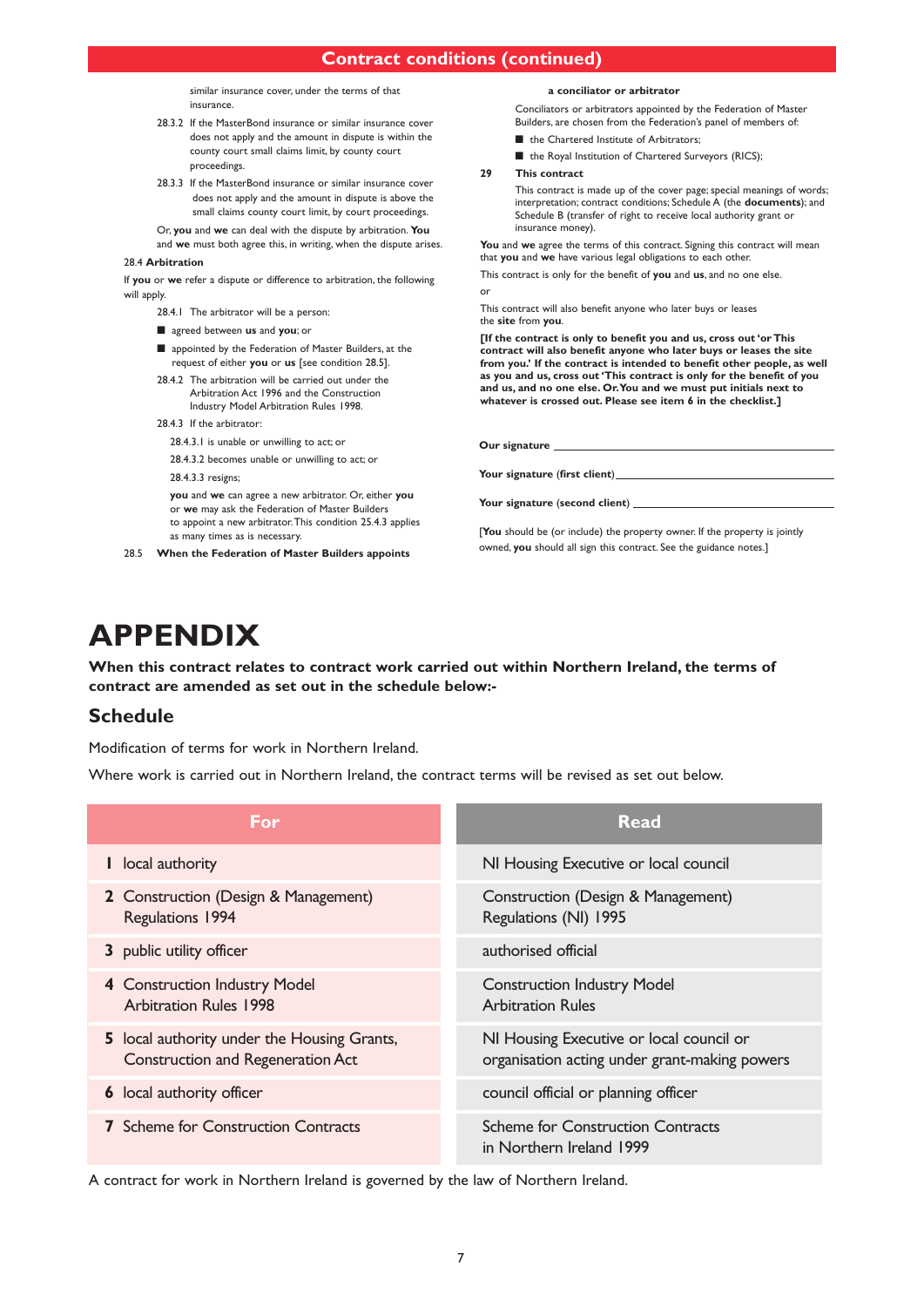## **Schedule A - The documents (Please see item <sup>20</sup> in the checklist.)**

| I Drawings prepared by                            |           |                                                  |              |  |
|---------------------------------------------------|-----------|--------------------------------------------------|--------------|--|
|                                                   | of        |                                                  |              |  |
|                                                   | and dated |                                                  | and numbered |  |
|                                                   |           | 2 A detailed estimate we have prepared and dated |              |  |
| 3 A specification or schedule of work prepared by |           |                                                  |              |  |
|                                                   | of        |                                                  |              |  |

**4** The following extra [additional documents]. [Please give details, for example a MasterBond Warranty document]

and dated

**[Please attach all these documents to this contract.]**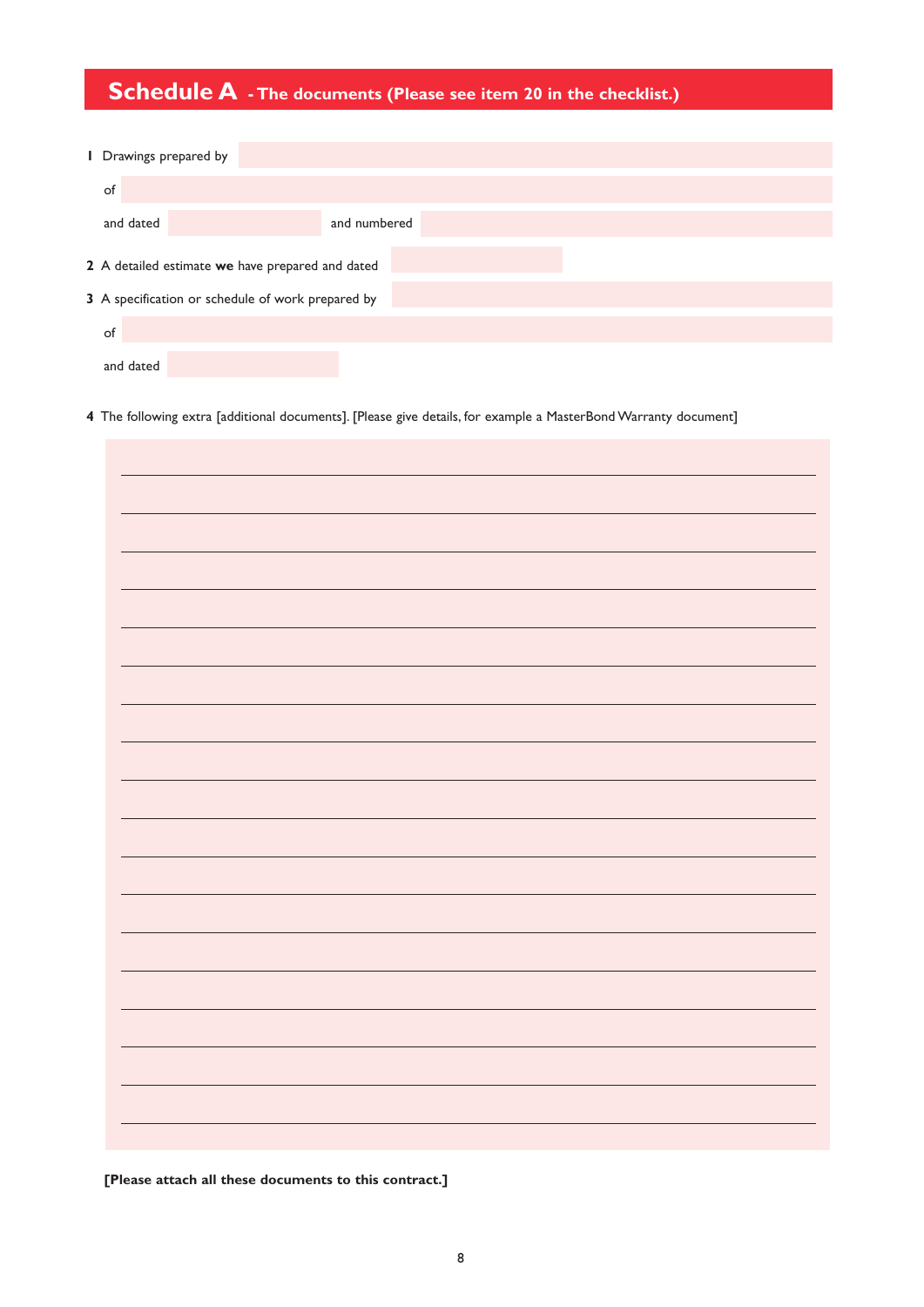## **Schedule B**

**Transfer of local authority grant or insurance money (Please see item 21 in the checklist.)**

(This only applies if condition 7 applies.)

## **Part 1: We will keep this section.**

| I (your name)                                                                        | of                                                     |
|--------------------------------------------------------------------------------------|--------------------------------------------------------|
|                                                                                      |                                                        |
| transfer, forever, with full title guarantee (see the guidance note 4) to (our name) |                                                        |
| of                                                                                   |                                                        |
| my right to receive £                                                                |                                                        |
| arising from:                                                                        |                                                        |
| (a) any grant from                                                                   | Local Authority under the Housing Grants, Construction |
| & Regeneration Act 1996                                                              |                                                        |
| or:                                                                                  |                                                        |
| (b) a contract of insurance with                                                     |                                                        |
| Insurance Company under insurance policy number                                      |                                                        |
| Signed as a deed by (you)                                                            |                                                        |
|                                                                                      | (Your signature)                                       |
|                                                                                      | (Signature of independent witness)                     |
|                                                                                      | (Full name of independent witness)                     |
| (Print in BLOCK CAPITALS)                                                            |                                                        |
|                                                                                      |                                                        |
| (Address of witness)                                                                 |                                                        |
|                                                                                      |                                                        |
| (Occupation of witness)                                                              |                                                        |

**(Put in relevant details. Cross out any words which do not apply.** Write your initials against anything you or we put in or cross out. Please see item 21 in the checklist.)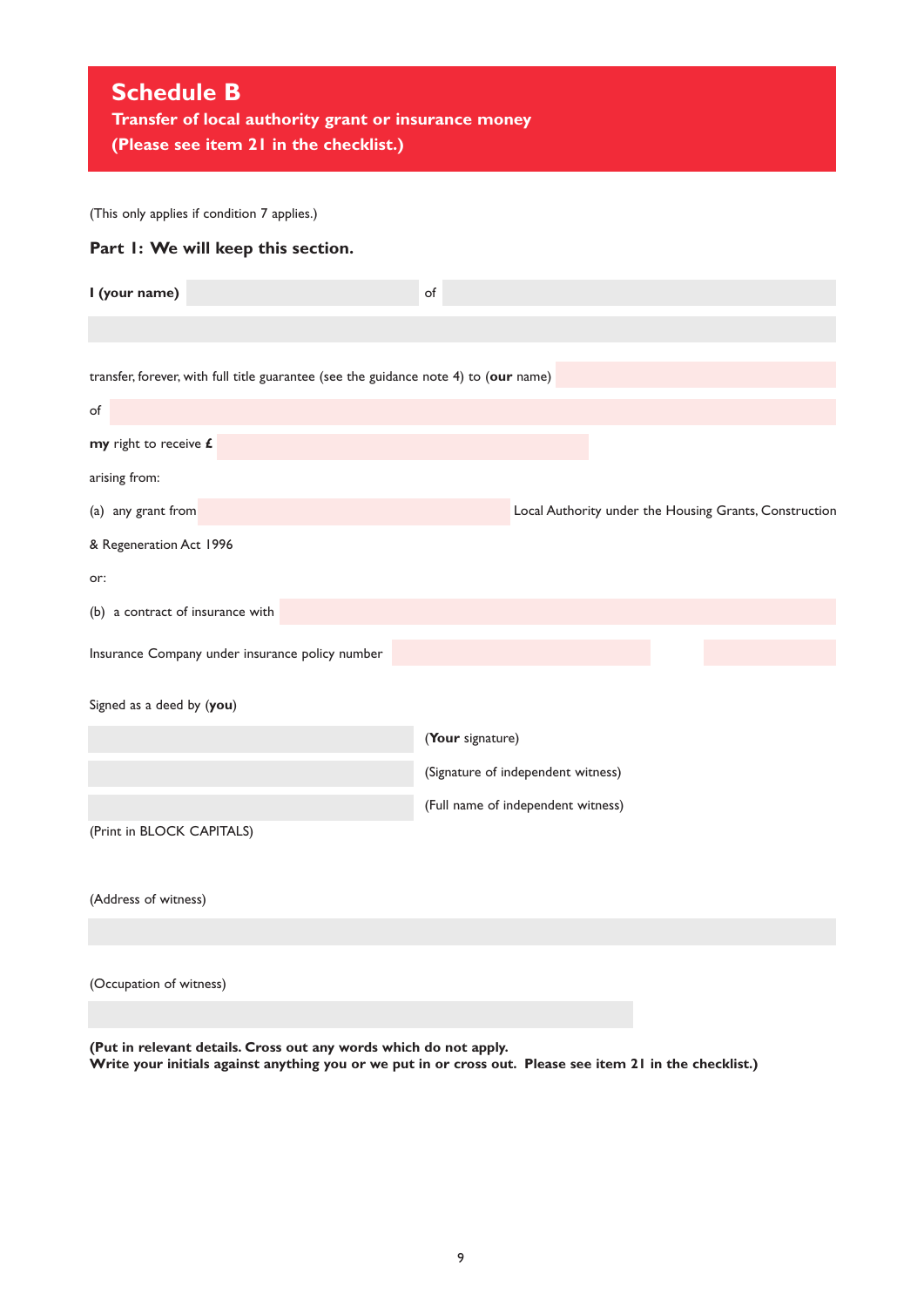## **Part 2: We will send this section to the local authority or insurance company**

| To                                                                                   |                                                                                                           |  |
|--------------------------------------------------------------------------------------|-----------------------------------------------------------------------------------------------------------|--|
| I (your name)                                                                        | of                                                                                                        |  |
|                                                                                      |                                                                                                           |  |
| transfer, forever, with full title guarantee (see the guidance note 4) to (our name) |                                                                                                           |  |
| of                                                                                   |                                                                                                           |  |
| my right to receive £                                                                |                                                                                                           |  |
| arising from:                                                                        |                                                                                                           |  |
| (a) any grant from                                                                   | Local Authority under the Housing Grants, Construction                                                    |  |
| & Regeneration Act 1996                                                              |                                                                                                           |  |
| or:                                                                                  |                                                                                                           |  |
| (b) a contract of insurance with                                                     |                                                                                                           |  |
| Insurance Company under insurance policy number                                      | Date:                                                                                                     |  |
| Signed, as a deed by (you)                                                           |                                                                                                           |  |
|                                                                                      | (Your signature)                                                                                          |  |
| (Signature of independent witness)                                                   |                                                                                                           |  |
|                                                                                      | (Full name of independent witness)                                                                        |  |
| (Print in BLOCK CAPITALS)                                                            |                                                                                                           |  |
| (Address of witness)                                                                 |                                                                                                           |  |
|                                                                                      |                                                                                                           |  |
| (Occupation of witness)                                                              |                                                                                                           |  |
| (Put in relevant details. Cross out any words which do not apply.                    |                                                                                                           |  |
|                                                                                      | Write your initials against anything you or we put in or cross out. Please see item 21 in the checklist.) |  |
|                                                                                      |                                                                                                           |  |
| Received a notice in the form set out above on (date)                                |                                                                                                           |  |
| (Name of individual)                                                                 |                                                                                                           |  |
| For and on behalf of                                                                 | local authority or insurance company (Please give the name.)                                              |  |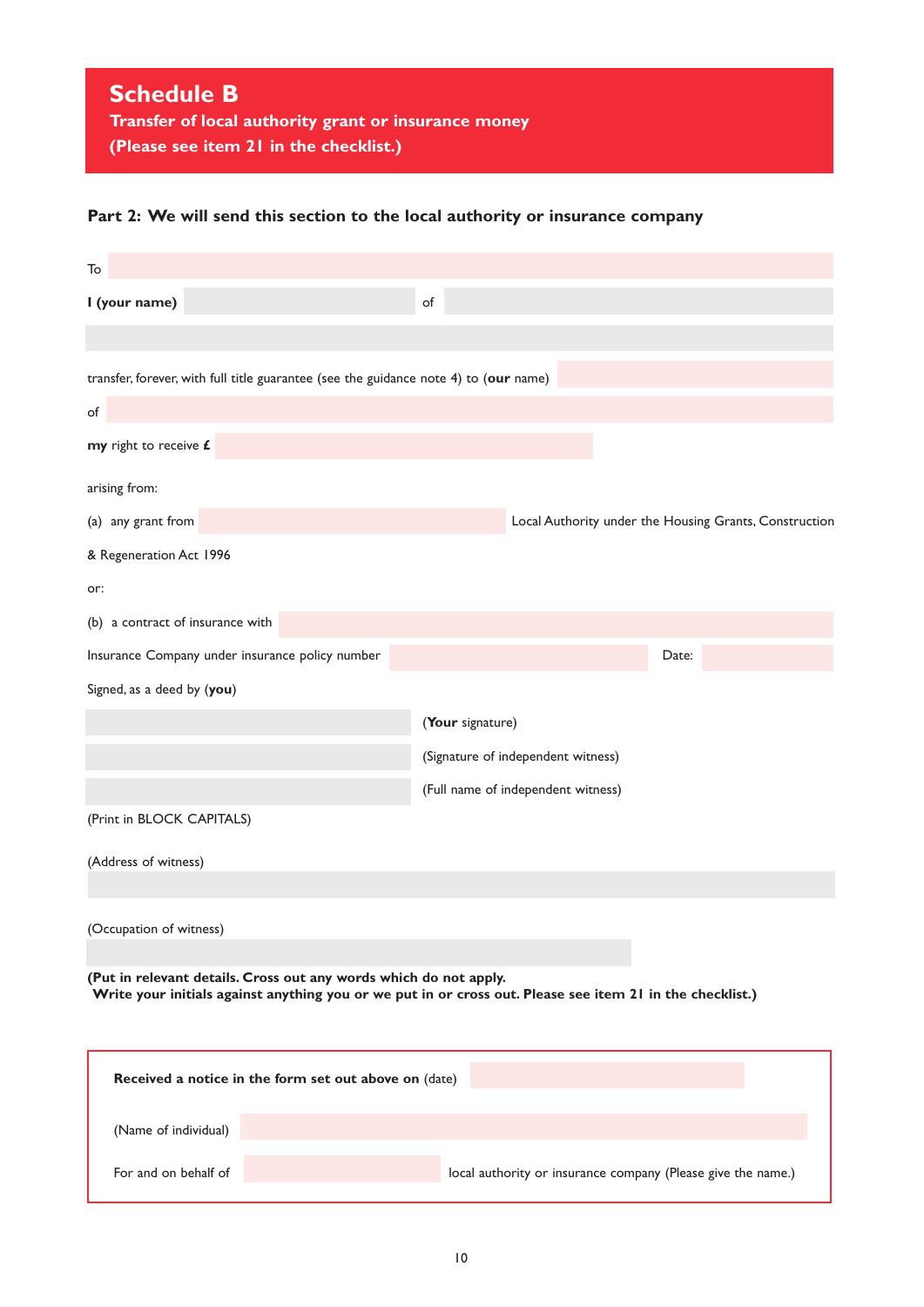# **Guidance notes issued by the FMB for the Plain English domestic for minor building work**

#### **1 Using this contract**

#### 1.1 **When to use it**

The FMB suggest **you** and **we** use this contract:

- for work up to an original value of about £50,000;
- with or without an independent supervising officer;

only if there is no named subcontractor or named supplier (or both).

#### 1.2 **Checklist of insertions and deletions**

See the attached checklist.

#### **2 The client [you] and property owner**

- 2.1 **You** can include people who do not own property.
- 2.2 However, **all** property owners must be named as the client.
- 2.3 If **you** are a tenant, **your** landlord does not need to be involved in the contract as the client. If **you** hold a tenancy agreement or a lease, that is probably enough. However, it is important to check if you need landlord's (or freeholder's) approval for the **work** and, if you do, whether it has been given. Under condition 9 of the contract **you** must get this permission.

#### **3 The work period and completing the work – see the definitions and condition 1**

If **we** do not reach completion at the end of the **work period**, **we** have broken the contract.

But, you cannot immediately end the contract. To end the contract, **you** must serve a written notice on **us** saying that:

- **■ we** have failed to complete at the end of the **work period**; and
- **■ we** must complete the work within a further, reasonable, period; and
- **■** if **we** fail to do so, **you** will end the contract.

This is similar to the procedure under condition 22.1.This is also the same procedure used for selling and buying houses.

#### **4 Condition 7 and Schedule B – transfer of local authority grant or insurance money**

The transfer is with full title guarantee.This is a technical legal term. It means that you have the authority to transfer and there are no legal rights which affect the transfer.

**We** and **you** must fill in Part 2 of Schedule B twice. **We** will send both sets to the local authority, asking them to return one set to **us**, confirming that they have received the transfer.

However, the FMB give an important warning about the transfer when it relates to a local authority grant. Some local authorities do not accept transfers as legally valid. So, **we** may still have problems in getting the local authority to pay **us** direct, even if **you** sign the transfer.The FMB has been trying to get past and present governments to put the position beyond doubt, but without success so far.

### **5 Condition 8 – paying the price into a joint account**

This is meant to help both **you** and **us**. **We** know that **you** have the money to pay **us**. **You** know that **we** do not get the money unless **you** are satisfied and authorise payment.

#### **6 Condition 9 – permissions**

If **you** do not know what permission **you** need, **you** should get advice from an architect or solicitor.When the work is completed, whoever is responsible for gaining building regulations approval/or planning permission is also responsible for getting formal written confirmation that the work keeps to these regulations or permission.

#### **7 Condition 10.4 – fitness for purpose**

**You** can ask for particular goods or materials to be used.The FMB advise that if **we** do not consider those goods or materials are appropriate, **we** should write and tell **you** this. **We** will have carried out **our** duty to **you** by giving **you** that warning. If **you** still insist on **us** using those particular goods or materials, **you** should confirm this in writing, and it will be at **your** risk.

#### **8 Condition 12.3 – responsibility for the documents**

If **you** give **us** drawings made by someone else, **we** are not responsible for any errors or missing details in those drawings. **We** will follow the drawings as provided.

If **we** do not consider those drawings are correct, **we** should write and tell **you** this. **We** will have carried out **our** duty to **you** by giving **you** that warning. If **you** still insist on **us** using those drawings, **you** should confirm this in writing, and it will be at **your** risk.

#### **9 Condition 13.2.3 – design and specification**

If the **work** does not involve any design element or specification by **us**, condition 13.2.3 will not apply.

If the **work** involves a material design element or specification by **us** condition 13.2.3 applies.

**T**he FMB say the following.

- **■ You** and **we** should check **our** public liability insurance policy and agree – preferably in writing – that it provides the cover **you** and **we** need.
- **■** If it does not, **we** will need separate insurance to meet condition 13.2.3.
- You should refer the matter to an insurance adviser if you have any doubt as to what design or specification means.

#### **10 Condition 15 – limits on how and when the site can be used**

If **you** want to add extra limits on **us** after the contract has been signed, that will be a **change**, which will mean the price must be adjusted accordingly.

It is particularly important that **you** state in condition 15.2 if **you** are not leaving the site empty, but will still be living on:

- **■** all of the site; or
- any part of the site.

#### **11 Condition 16 – changing the work**

We have included a changing the work form with this contract.You can get more copies from the FMB.The FMB advise that the best procedure is:

(preferably) to confirm any **change** instructions in writing, at the time;

to write the details of the **change** twice, with both sets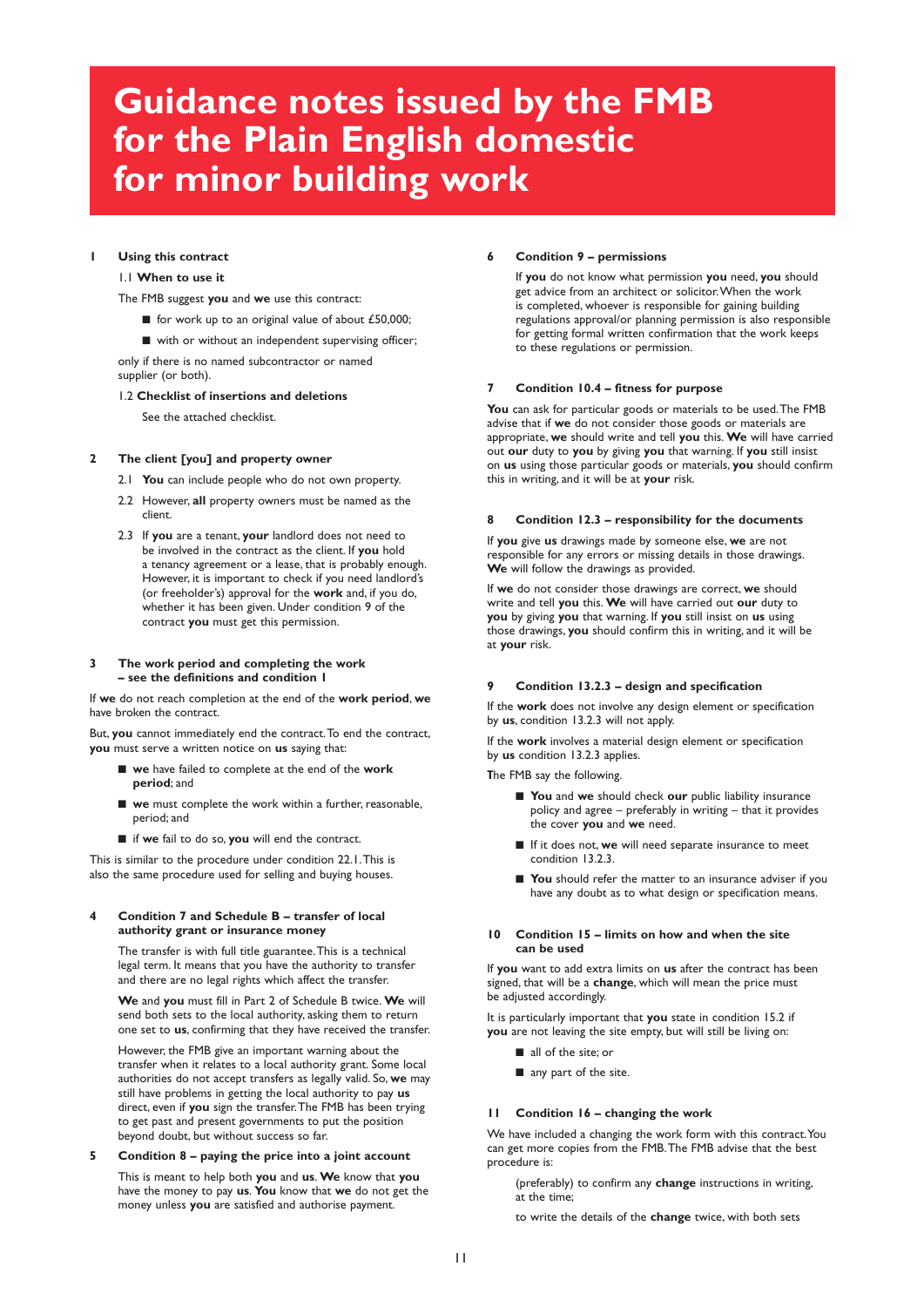signed by **you** and **us**; and

(if possible) for **you** and **us** to agree the cost of any **change** (whether a fixed price or an estimate), at the time. If **you** and **we** do not agree the amount at the time, a provisional sum can be given. But, if that cannot be done, **we** and **you** should confirm in writing (on the **change** instructions) that no fixed price or estimate has been given at that time.

Local authority officers have different views on matters. **We** may find that something which has been approved on a previous job by a local authority officer is not accepted by a different local authority officer on **your work**. If so, a **change** may be needed to meet the local authority's requirements. So, that may not be due to a failure by **us**.The FMB advise that it is often quicker and cheaper to accept the local authority's requirements, but each case must be considered on its own facts. Every change which needs extra or revised work (as opposed to a change leaving something out) may mean extra costs.

#### **12 Condition 22.1 –Your right to end this contract and Condition 23.1 Our right to suspend or end this contract.**

If there is a dispute over **you** ending this contract or **us** suspending it, **you** or **we** will have to prove that a notice has been served. **You** or **we** may choose to send this notice by recorded delivery.

#### **13 Period within which to bring claims and the defects liability period in condition 25**

Usually **you** or **we** have six years in which to make a claim. Sometimes a longer period can apply and **you** may need to take legal advice on this.The **defects liability period** – if **you** and **we** agree this – is an extra right, completely separate from, and does not in any way restrict **your** right to make a claim.

If the **defects liability period** applies, **you** should look at the special meaning of defects liability period and also at conditions  $2.14$  and  $2.24$ 

When the **completion date** is reached, **you** must pay **us** all the rest of the price, except that **you** can keep back the retention (see condition 2.1.4). If any defects, which still need action, arise over the **defects liability period**, the fact that **you** are holding this retention is **our** incentive to encourage **us** to come back and deal with them. If **we** do, then at the end of the **defects liability period**, **you** must pay the retention to **us**.

#### **14 Condition 28 – disputes**

**We** and **you** may sort out disputes by conciliation, adjudication, arbitration or court proceedings. Both **you** and **we** must agree to a conciliation. Either **you** or **we** can ask for adjudication, arbitration or court proceedings.

Conciliation is a particular way of trying to sort out disputes which many believe to be quicker, cheaper and less formal than a court hearing or arbitration (if the conciliation is successful). An independent person, the conciliator, tries to help **you** and **us** reach agreement about how to settle the dispute.

Although the conciliator can make suggestions, she or he cannot force **you** or **us** to reach an agreement. If **you** and **we** cannot reach agreement, **you** or **we** can continue with their other, more formal, rights of adjudication, arbitration or court proceedings.

Adjudication is a quick-fix (usually 35-day) process.Adjudication, if it is used, will usually take place before arbitration or court proceedings.The right to adjudication is a legal one – and cannot be taken away, even by agreement.Adjudication only applies to 'construction contracts' (as defined in the 'Housing Grants Construction and Regeneration Act 1996'). It does not apply if **you** are living, or planning to live, on the site. If **you** do not live or plan to live at the **site**, this contract will be a construction contract, and so adjudication will apply.

However, because adjudication is quick and saves costs, **you** and **we** may want to use it, even if **you** live or plan to live on the **site**. This can be done either:

- by you and us agreeing to this, preferably in writing, after the dispute has arisen; or
- by amending the contract, when signing it, and adding the following condition.

'Adjudication under condition 28.2, applies to this contract, even if **you** live or plan to live on the **site**.'

**You** and **we** must sign next to that extra condition.

Either **you** or **we** can still issue arbitration or court proceedings, after an adjudication.Arbitration or court proceedings are a more lengthy and formal process. **You** and **we** must accept the adjudicator's decision until the dispute is finally decided in arbitration or court proceedings. Remember that arbitration and court proceedings are alternatives.

#### **15 Disputes (additional)**

If **you** or **we** suffer any losses or damages because of the other's negligence or breach of contract, **you** or **we** can claim for that. However, the FMB advise that the person who has suffered the losses or damages (the claimant) cannot sit back and let the loss get worse.The claimant has a duty to take reasonable steps to prevent the loss from getting worse. This is called the duty to 'mitigate' your loss.

In particular, the FMB advise that the claimant must do the following.

- Must take all reasonable steps to mitigate the loss.
- Cannot claim for any loss or damage if she or he could reasonably have avoided it, but failed to do so.

If **you** are the claimant, **you** must give **us** a reasonable opportunity to:

- check the alleged defects; and
- put right those defects. If we do that, at **our** own cost, the loss is avoided. However, this obligation (to allow **us** to put the defect right) may not apply if **you** can prove that **we** are so incompetent that **we** would not do the work properly, even if given the chance to do so.

#### **Footnotes**

- **1** This guidance note is a general guide only.You should always get specific advice.
- **2** This guidance note is issued by the FMB to help **you** and **us**. While it represents the FMB's view of matters, in any dispute the adjudicator or arbitrator or court will decide.
- **3** The FMB would be interested to hear of any decisions of any adjudicator, arbitrator or court interpreting any term of this contract.That will help the FMB to decide whether any of the current terms need changing.